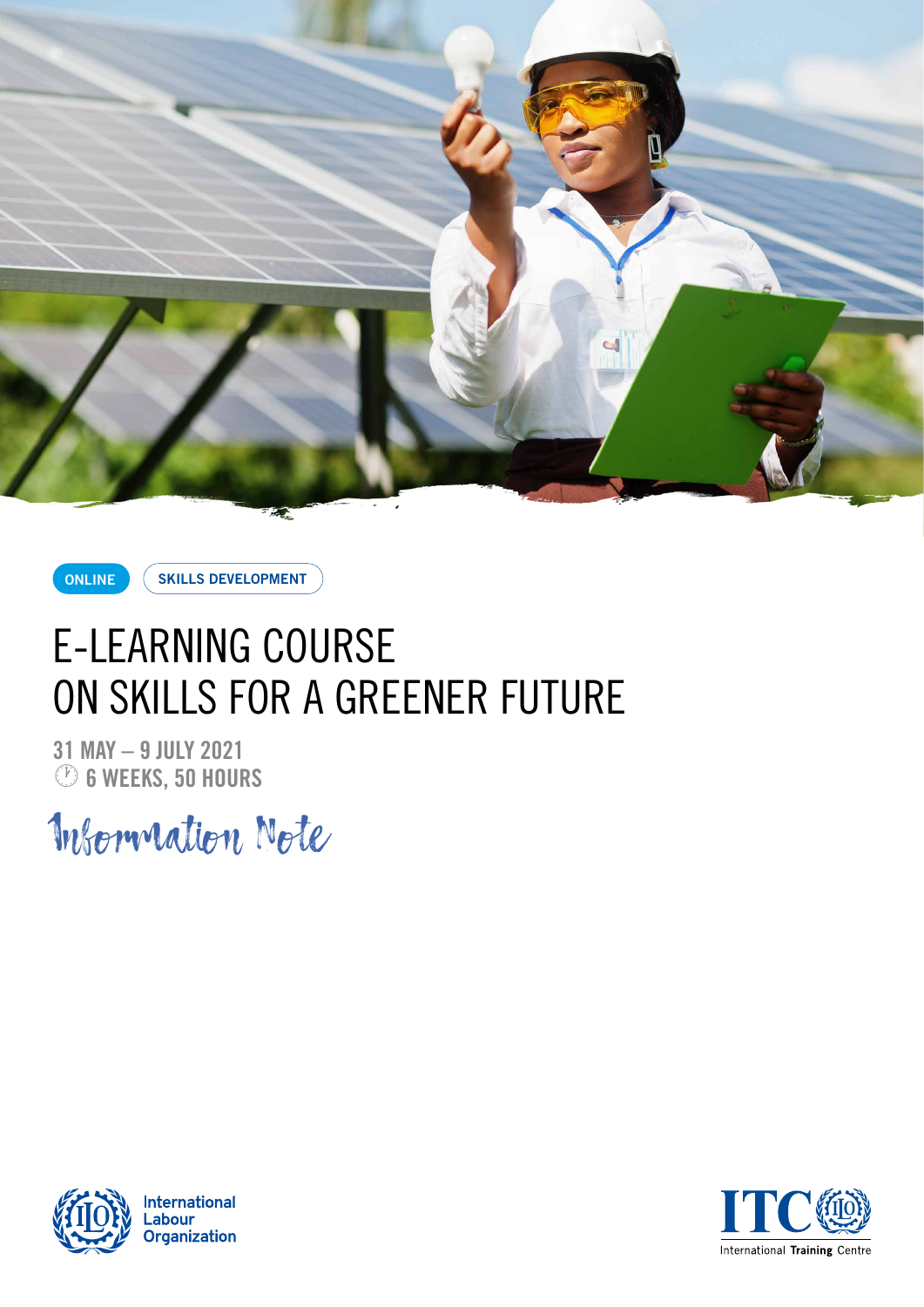### INTRODUCTION TO THE COURSE

The shift to environmentally sustainable economies is changing industries, labour markets and skills needs. The skills, knowledge and competencies that workers need to find jobs and operate productively in the green economy, will never be the same. But how do we anticipate the skills that workers need in changing sectors and occupations? How do we build green competency and qualification standards? How do we "green" TVET, skills development and life-long learning?

This online course strengthens the capacity of policy-makers, social partners, training providers and civil society organizations, from both developed and developing countries, to understand the role of skills development policies in advancing the sustainable transition to a greener future and formulate and implement strategies that contribute to improving the employability of women and men in emerging green industries.

#### WHO ATTENDS THIS COURSE?

- Officials and advisers in ministries of labour, education, environment, energy and other national ministries and institutions involved in the development of skills and vocational training policies and in the transition to greener economies;
- Members of skills councils, national TVET authorities or similar institutions;
- Members of governmental authorities, councils and consultation groups in the field of climate change and environmental policies;
- Representatives of workers' and employers' organisations working in the field of skills development, lifelong learning, TVET, climate change and environmental sustainability;
- Experts and technical staff from civil society organisations, NGOs and other actors working in the field of skills development and TVET and in the transition to greener economies.

#### **OBJECTIVES**

By the end of the course, participants will have been exposed to the latest insights into likely occupational skill effects in declining and growing industries, specifically looking into the alignment between skills, environmental policies and institutional arrangements, and suggested policy response strategies to realize the employment potential of the transition to environmental sustainability. In particular, participants will:

- Understand the conceptual framework around the green transition, including international frameworks, drivers of skills change and the green structural transformation.
- Discover a series of national and sectoral policies and regulations, highlighting the role of social partners in policy formulation and implementation and the social inclusion dimension of skills policies for the green and just transition.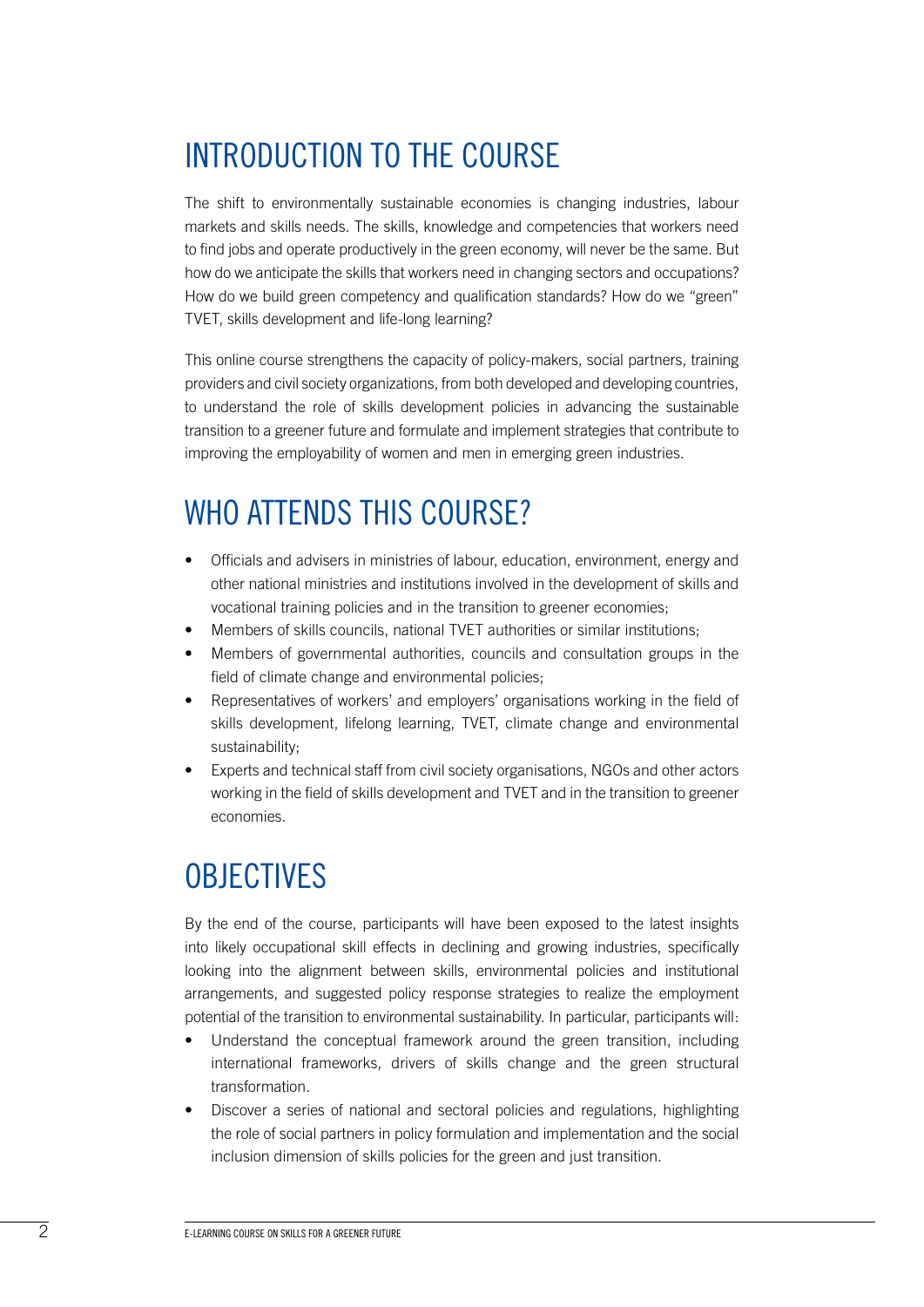- Be introduced to skills anticipation and matching mechanisms, specifically for the changing sectors and occupations, addressing the issues of statistical measurement of green jobs and exploring data and information sources on the occupation and skills changes.
- Analyse demand and supply for greener economies, linked to employment shifts between sectors and reskilling and upskilling needs, as well as the role of active labour market policies (ALMPs) and career guidance systems to support green structural change.
- Examine the role of social dialogue in green competencies and curriculum development, as well as the process of designing occupational standards and qualification systems in line with a greener future and sustainable recovery.
- Recognize the importance of greening TVET, skills development and lifelong learning, harnessing the digital transformation for green TVET delivery and teacher training.

#### MODULES

- **Module 1:** Introduction Key trends and policy context
- **Module 2:** National and sectoral policies and regulation
- **Module 3:** Anticipating and matching skills needs: changing sectors and occupations
- **Module 4:** Linking demand and supply for greener economies
- **Module 5:** Green competency and qualification standards
- **Module 6:** Greening TVET and skills development for lifelong learning

Different sectoral approaches and case studies related to the main weekly topics will be included throughout the course.

## FORMAT AND METHODOLOGY

The course consists of six online modules offered through the ITCILO electronic campus to be completed over a period of six weeks from 31 May to 9 July 2021, for an estimated total of 50 learning hours. The course is offered through:

- Flexible self-guided online learning modules on the electronic campus
- Live interactive sessions with presentations by subject matter experts, blended with individual and collaborative group exercises and online technical forums on the electronic campus.
- A series of quizzes and assignments to be completed at the end of each module, with individual feedback from the course tutor.

Participants who successfully complete the required activities and assignments for each module, will receive a certificate of participation.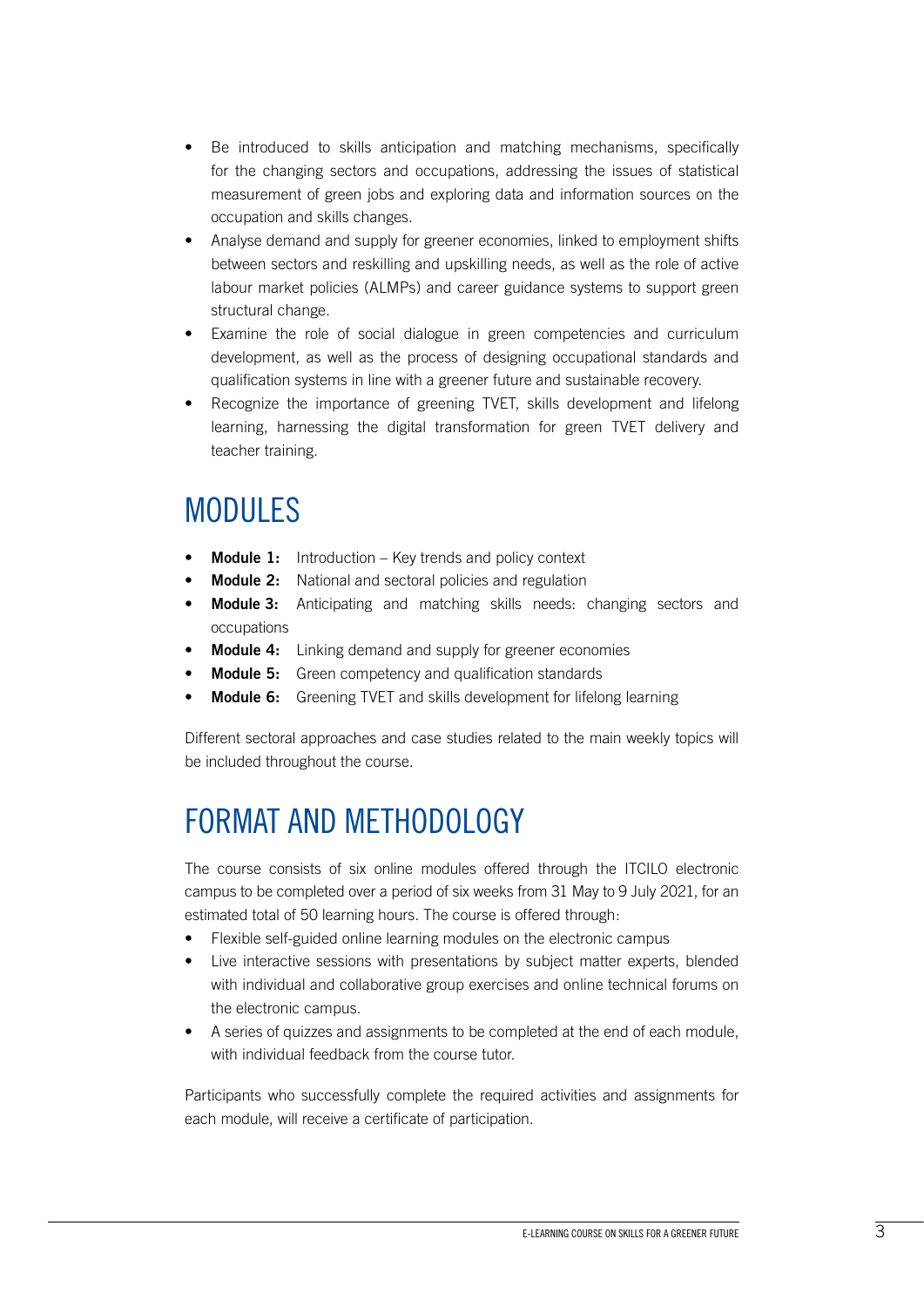## LANGUAGE

Participants will be required to have a good knowledge of written English, as training materials will be available on the e-platform in this language.

#### APPLICATION AND FEES

If you wish to participate in this course, please fill in the online application available here: <https://oarf2.itcilo.org/DST/A9713714/en>

The application should be accompanied by a letter from the sponsoring organization OR a personal letter committing to cover participation cost (820 Euros).

These two documents should reach us by **Monday 17 May 2021**.

#### PRICE

Tuition: €820